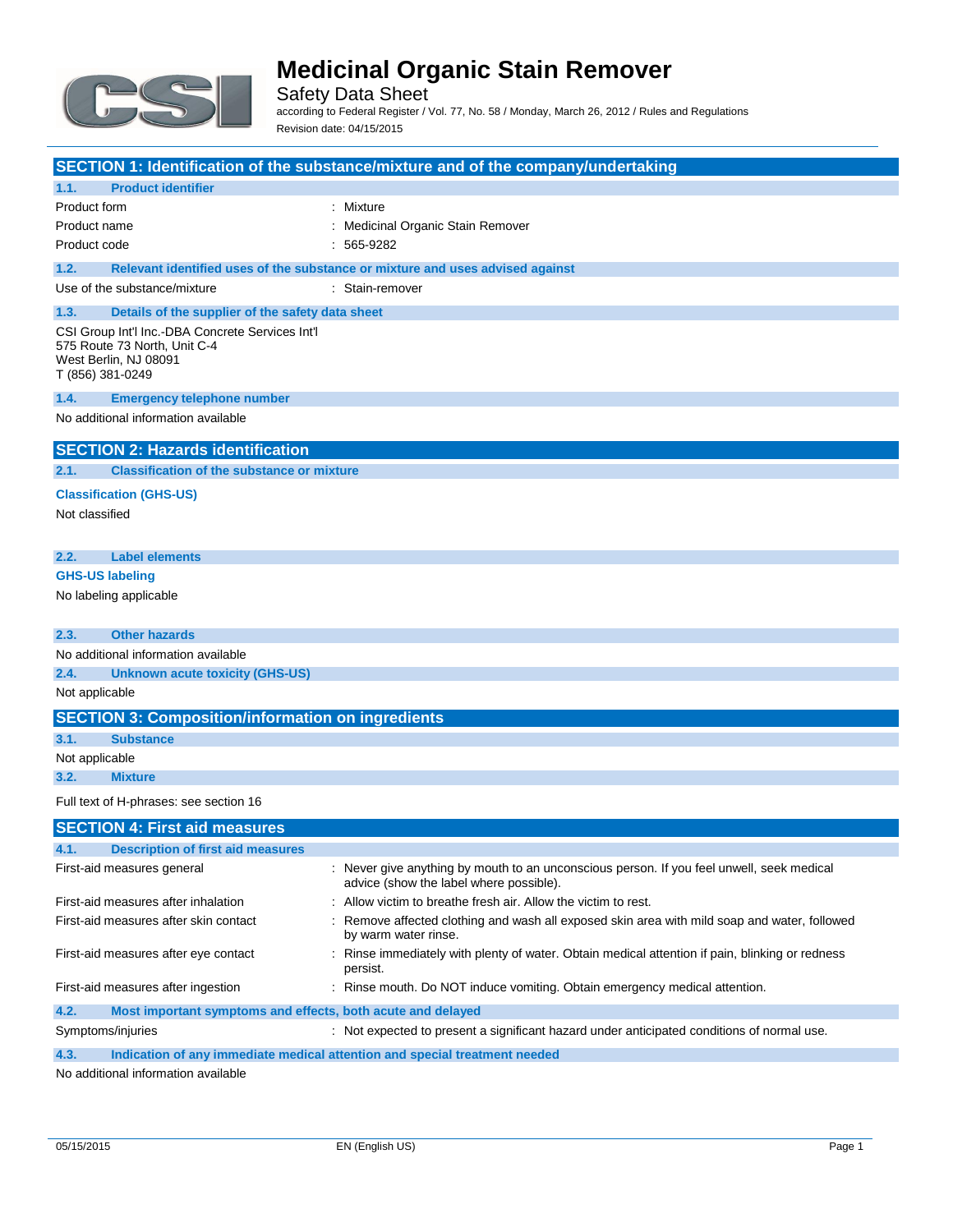Safety Data Sheet

according to Federal Register / Vol. 77, No. 58 / Monday, March 26, 2012 / Rules and Regulations

| <b>SECTION 5: Firefighting measures</b>                                                                                                                                                           |                |                                                                                                                                                                                                              |
|---------------------------------------------------------------------------------------------------------------------------------------------------------------------------------------------------|----------------|--------------------------------------------------------------------------------------------------------------------------------------------------------------------------------------------------------------|
| <b>Extinguishing media</b><br>5.1.                                                                                                                                                                |                |                                                                                                                                                                                                              |
| Suitable extinguishing media                                                                                                                                                                      |                | : Foam. Dry powder. Carbon dioxide. Water spray. Sand.                                                                                                                                                       |
| Unsuitable extinguishing media                                                                                                                                                                    |                | : Do not use a heavy water stream.                                                                                                                                                                           |
| 5.2.<br>Special hazards arising from the substance or mixture                                                                                                                                     |                |                                                                                                                                                                                                              |
| No additional information available                                                                                                                                                               |                |                                                                                                                                                                                                              |
| 5.3.<br><b>Advice for firefighters</b>                                                                                                                                                            |                |                                                                                                                                                                                                              |
| Firefighting instructions<br>: Use water spray or fog for cooling exposed containers. Exercise caution when fighting any<br>chemical fire. Prevent fire-fighting water from entering environment. |                |                                                                                                                                                                                                              |
| : Do not enter fire area without proper protective equipment, including respiratory protection.<br>Protection during firefighting                                                                 |                |                                                                                                                                                                                                              |
| <b>SECTION 6: Accidental release measures</b>                                                                                                                                                     |                |                                                                                                                                                                                                              |
| 6.1.                                                                                                                                                                                              |                | Personal precautions, protective equipment and emergency procedures                                                                                                                                          |
| 6.1.1.<br>For non-emergency personnel                                                                                                                                                             |                |                                                                                                                                                                                                              |
| Emergency procedures                                                                                                                                                                              |                | : Evacuate unnecessary personnel.                                                                                                                                                                            |
| 6.1.2.<br>For emergency responders                                                                                                                                                                |                |                                                                                                                                                                                                              |
| Protective equipment                                                                                                                                                                              |                | : Equip cleanup crew with proper protection.                                                                                                                                                                 |
| <b>Emergency procedures</b>                                                                                                                                                                       |                | : Ventilate area.                                                                                                                                                                                            |
| 6.2.<br><b>Environmental precautions</b>                                                                                                                                                          |                |                                                                                                                                                                                                              |
|                                                                                                                                                                                                   |                | Prevent entry to sewers and public waters. Notify authorities if liquid enters sewers or public waters.                                                                                                      |
| 6.3.<br>Methods and material for containment and cleaning up                                                                                                                                      |                |                                                                                                                                                                                                              |
| Methods for cleaning up                                                                                                                                                                           |                | : Soak up spills with inert solids, such as clay or diatomaceous earth as soon as possible. Collect<br>spillage. Store away from other materials.                                                            |
| <b>Reference to other sections</b><br>6.4.                                                                                                                                                        |                |                                                                                                                                                                                                              |
| See Heading 8. Exposure controls and personal protection.                                                                                                                                         |                |                                                                                                                                                                                                              |
| <b>SECTION 7: Handling and storage</b>                                                                                                                                                            |                |                                                                                                                                                                                                              |
| 7.1.<br><b>Precautions for safe handling</b>                                                                                                                                                      |                |                                                                                                                                                                                                              |
| Precautions for safe handling                                                                                                                                                                     |                | : Wash hands and other exposed areas with mild soap and water before eating, drinking or<br>smoking and when leaving work. Provide good ventilation in process area to prevent formation<br>of vapor.        |
| 7.2.<br><b>Conditions for safe storage, including any incompatibilities</b>                                                                                                                       |                |                                                                                                                                                                                                              |
| Storage conditions                                                                                                                                                                                |                | : Keep only in the original container in a cool, well ventilated place away from heat, hot surfaces,<br>sparks, open flame and other ignition sources. No smoking. Keep container closed when not in<br>use. |
| Incompatible products                                                                                                                                                                             |                | Strong bases. Strong acids.                                                                                                                                                                                  |
| Incompatible materials                                                                                                                                                                            |                | Sources of ignition. Direct sunlight.                                                                                                                                                                        |
| <b>Specific end use(s)</b><br>7.3.                                                                                                                                                                |                |                                                                                                                                                                                                              |
| No additional information available                                                                                                                                                               |                |                                                                                                                                                                                                              |
| <b>SECTION 8: Exposure controls/personal protection</b>                                                                                                                                           |                |                                                                                                                                                                                                              |
| <b>Control parameters</b><br>8.1.                                                                                                                                                                 |                |                                                                                                                                                                                                              |
| <b>Medicinal Organic Stain Remover</b>                                                                                                                                                            |                |                                                                                                                                                                                                              |
| <b>ACGIH</b>                                                                                                                                                                                      | Not applicable |                                                                                                                                                                                                              |
| <b>OSHA</b>                                                                                                                                                                                       | Not applicable |                                                                                                                                                                                                              |
| 8.2.<br><b>Exposure controls</b>                                                                                                                                                                  |                |                                                                                                                                                                                                              |
| Personal protective equipment                                                                                                                                                                     |                | : Avoid all unnecessary exposure.                                                                                                                                                                            |
|                                                                                                                                                                                                   |                |                                                                                                                                                                                                              |
| Hand protection                                                                                                                                                                                   |                | : Wear protective gloves/eye protection/face protection protective gloves.                                                                                                                                   |

| Hand protection        | : Wear protective gloves/eye protection/face protection protective gloves. |
|------------------------|----------------------------------------------------------------------------|
| Eye protection         | : Chemical goggles or safety glasses.                                      |
| Respiratory protection | $\therefore$ Wear appropriate mask.                                        |
| Other information      | : Do not eat, drink or smoke during use.                                   |
|                        |                                                                            |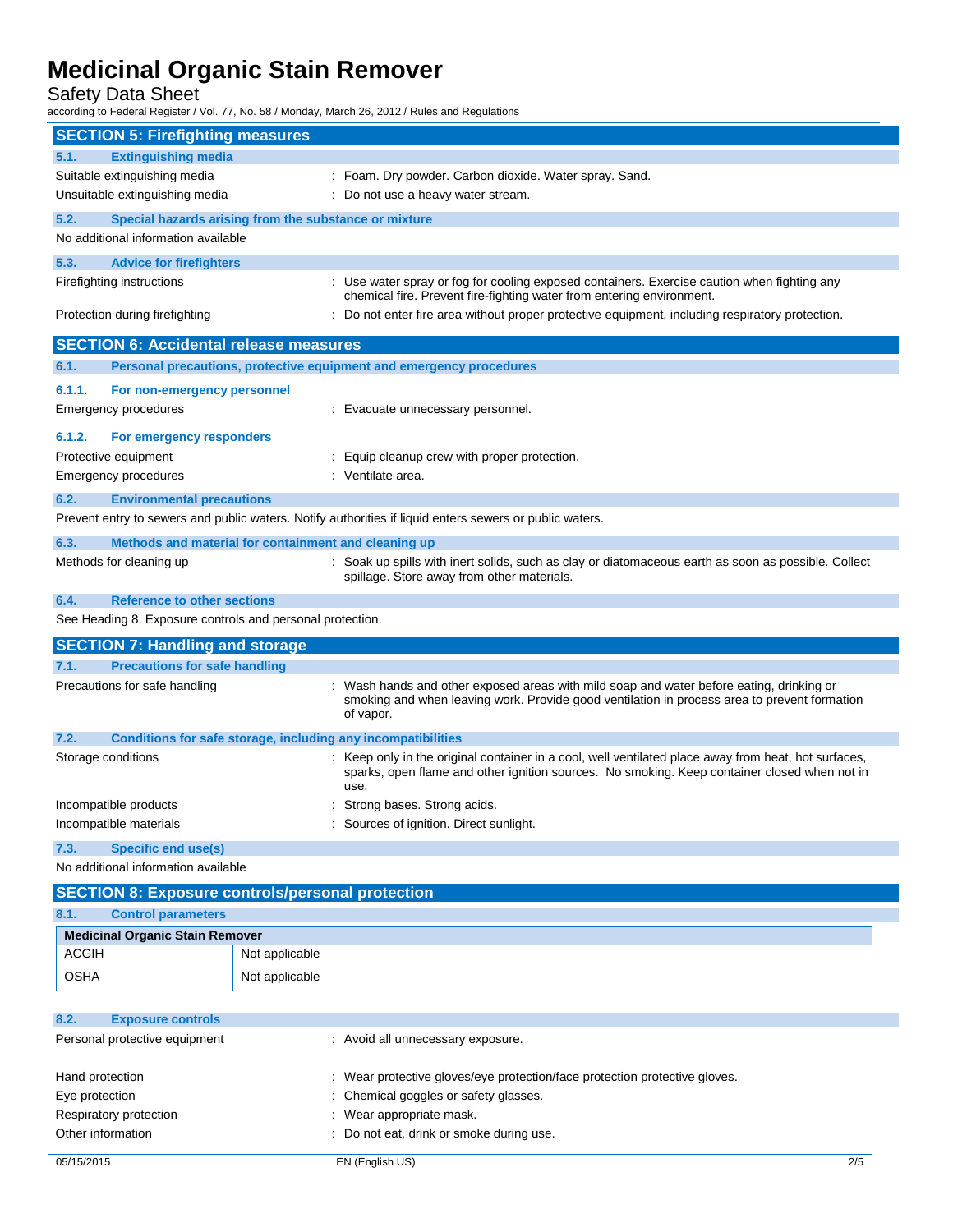Safety Data Sheet

according to Federal Register / Vol. 77, No. 58 / Monday, March 26, 2012 / Rules and Regulations

| <b>SECTION 9: Physical and chemical properties</b>            |                                                                                                                                                                  |  |
|---------------------------------------------------------------|------------------------------------------------------------------------------------------------------------------------------------------------------------------|--|
| 9.1.<br>Information on basic physical and chemical properties |                                                                                                                                                                  |  |
| Physical state                                                | : Liquid                                                                                                                                                         |  |
| Color                                                         | : light brown                                                                                                                                                    |  |
| Odor                                                          | Spice                                                                                                                                                            |  |
| Odor threshold                                                | No data available                                                                                                                                                |  |
|                                                               | : 9                                                                                                                                                              |  |
| pH                                                            |                                                                                                                                                                  |  |
| Melting point                                                 | No data available                                                                                                                                                |  |
| Freezing point                                                | No data available<br>212 - 220 °F                                                                                                                                |  |
| Boiling point                                                 |                                                                                                                                                                  |  |
| Flash point                                                   | : $\geq 200$ °F                                                                                                                                                  |  |
| Relative evaporation rate (butyl acetate=1)                   | : No data available                                                                                                                                              |  |
| Flammability (solid, gas)                                     | : No data available                                                                                                                                              |  |
| <b>Explosion limits</b>                                       | No data available                                                                                                                                                |  |
| <b>Explosive properties</b>                                   | No data available                                                                                                                                                |  |
| Oxidizing properties                                          | No data available                                                                                                                                                |  |
| Vapor pressure                                                | No data available                                                                                                                                                |  |
| Relative density                                              | : 1.01                                                                                                                                                           |  |
| Relative vapor density at 20 °C                               | Same as water                                                                                                                                                    |  |
| Solubility                                                    | Soluble in water.<br>Water: Solubility in water of component(s) of the mixture :<br>$\cdot$ $\cdot$ $\cdot$ $\cdot$ 1 g/100ml $\cdot$ $\cdot$ $\cdot$ > 1000 g/l |  |
| Log Pow                                                       | : No data available                                                                                                                                              |  |
| Log Kow                                                       | No data available                                                                                                                                                |  |
| Auto-ignition temperature                                     | No data available                                                                                                                                                |  |
| Decomposition temperature                                     | No data available                                                                                                                                                |  |
| Viscosity                                                     | No data available                                                                                                                                                |  |
| Viscosity, kinematic                                          | No data available                                                                                                                                                |  |
| Viscosity, dynamic                                            | : No data available                                                                                                                                              |  |
| <b>Other information</b><br>9.2.                              |                                                                                                                                                                  |  |
| No additional information available                           |                                                                                                                                                                  |  |
| <b>SECTION 10: Stability and reactivity</b>                   |                                                                                                                                                                  |  |
| 10.1.<br><b>Reactivity</b>                                    |                                                                                                                                                                  |  |
| No additional information available                           |                                                                                                                                                                  |  |
| 10.2.<br><b>Chemical stability</b>                            |                                                                                                                                                                  |  |
| Stable under normal conditions. Not established.              |                                                                                                                                                                  |  |
| 10.3.<br><b>Possibility of hazardous reactions</b>            |                                                                                                                                                                  |  |
| Not established.                                              |                                                                                                                                                                  |  |
| <b>Conditions to avoid</b><br>10.4.                           |                                                                                                                                                                  |  |
| Direct sunlight. Extremely high or low temperatures.          |                                                                                                                                                                  |  |
| 10.5.<br><b>Incompatible materials</b>                        |                                                                                                                                                                  |  |
| Strong acids. Strong bases.                                   |                                                                                                                                                                  |  |
| 10.6.<br><b>Hazardous decomposition products</b>              |                                                                                                                                                                  |  |
| Fume. Carbon monoxide. Carbon dioxide.                        |                                                                                                                                                                  |  |
| OF OTION AAS TANGALANG ALIME                                  |                                                                                                                                                                  |  |

| <b>SECTION 11: Toxicological information</b> |                                      |                  |
|----------------------------------------------|--------------------------------------|------------------|
| 11.1.                                        | Information on toxicological effects |                  |
|                                              |                                      |                  |
| Acute toxicity                               |                                      | : Not classified |
|                                              | Skin corrosion/irritation            | Not classified   |

pH: 9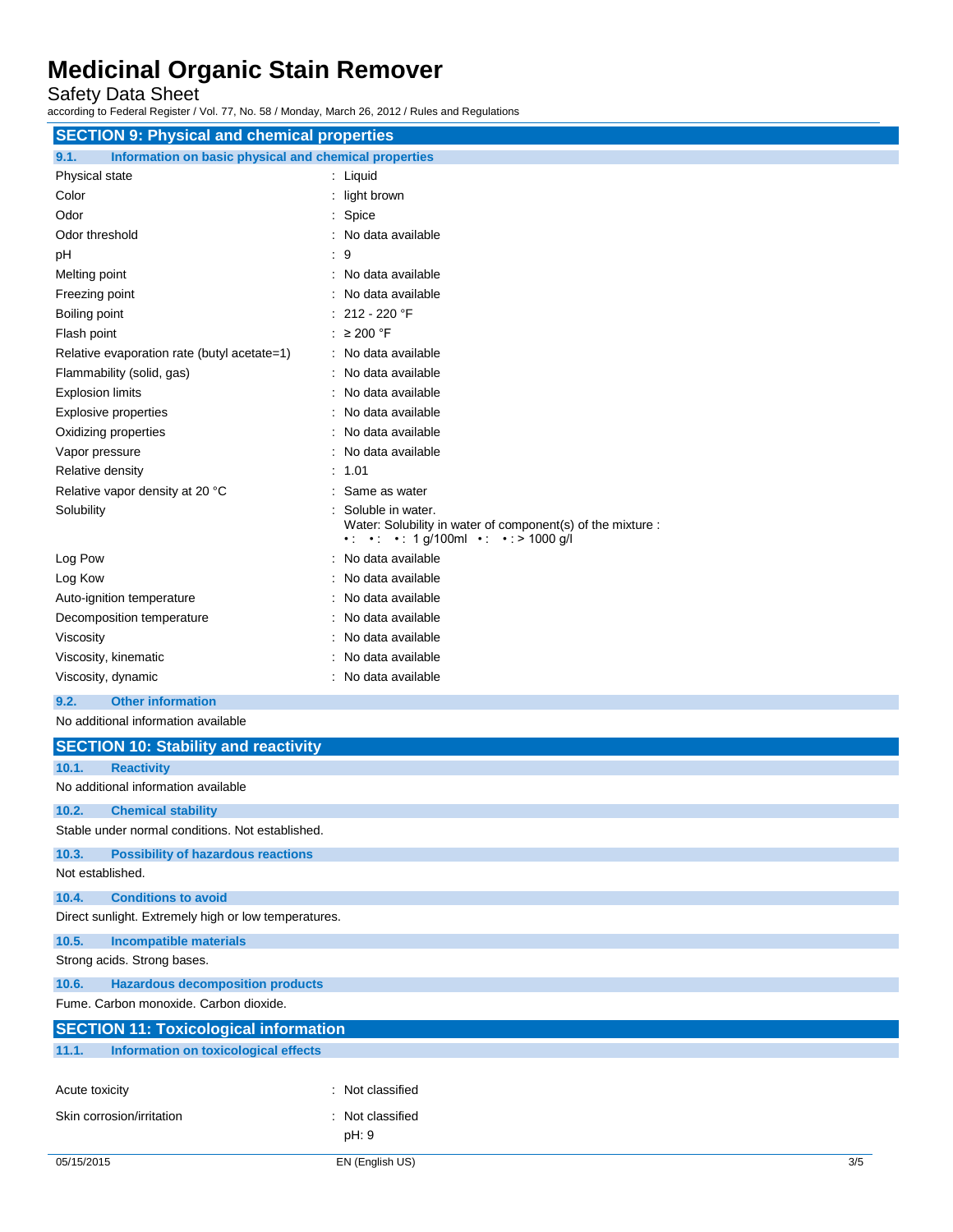Safety Data Sheet

according to Federal Register / Vol. 77, No. 58 / Monday, March 26, 2012 / Rules and Regulations

| Serious eye damage/irritation                          | : Not classified                                                    |
|--------------------------------------------------------|---------------------------------------------------------------------|
|                                                        | pH: 9                                                               |
| Respiratory or skin sensitization                      | : Not classified                                                    |
| Germ cell mutagenicity                                 | : Not classified                                                    |
| Carcinogenicity                                        | : Not classified                                                    |
| Reproductive toxicity                                  | : Not classified                                                    |
| Specific target organ toxicity (single exposure)       | : Not classified                                                    |
| Specific target organ toxicity (repeated<br>exposure)  | : Not classified                                                    |
| Aspiration hazard                                      | : Not classified                                                    |
| Potential Adverse human health effects and<br>symptoms | : Based on available data, the classification criteria are not met. |

| <b>SECTION 12: Ecological information</b>     |                                                                           |
|-----------------------------------------------|---------------------------------------------------------------------------|
| 12.1.<br><b>Toxicity</b>                      |                                                                           |
| No additional information available           |                                                                           |
| 12.2.<br><b>Persistence and degradability</b> |                                                                           |
| <b>Medicinal Organic Stain Remover</b>        |                                                                           |
| Persistence and degradability                 | Not established.                                                          |
| 12.3.<br><b>Bioaccumulative potential</b>     |                                                                           |
| <b>Medicinal Organic Stain Remover</b>        |                                                                           |
| Bioaccumulative potential                     | Not established.                                                          |
| <b>Mobility in soil</b><br>12.4.              |                                                                           |
| No additional information available           |                                                                           |
| 12.5.<br>Other adverse effects                |                                                                           |
| Effect on the global warming                  | : No known ecological damage caused by this product.                      |
| Other information                             | : Avoid release to the environment.                                       |
| <b>SECTION 13: Disposal considerations</b>    |                                                                           |
| <b>Waste treatment methods</b><br>13.1.       |                                                                           |
| Waste disposal recommendations                | : Dispose in a safe manner in accordance with local/national regulations. |
| Ecology - waste materials                     | : Avoid release to the environment.                                       |
| <b>SECTION 14: Transport information</b>      |                                                                           |

## **Department of Transportation (DOT)**

| In accordance with DOT        |                                           |
|-------------------------------|-------------------------------------------|
| Not regulated for transport   |                                           |
| <b>Additional information</b> |                                           |
| Other information             | : No supplementary information available. |

## **ADR**

No additional information available

## **Transport by sea**

No additional information available

## **Air transport**

No additional information available